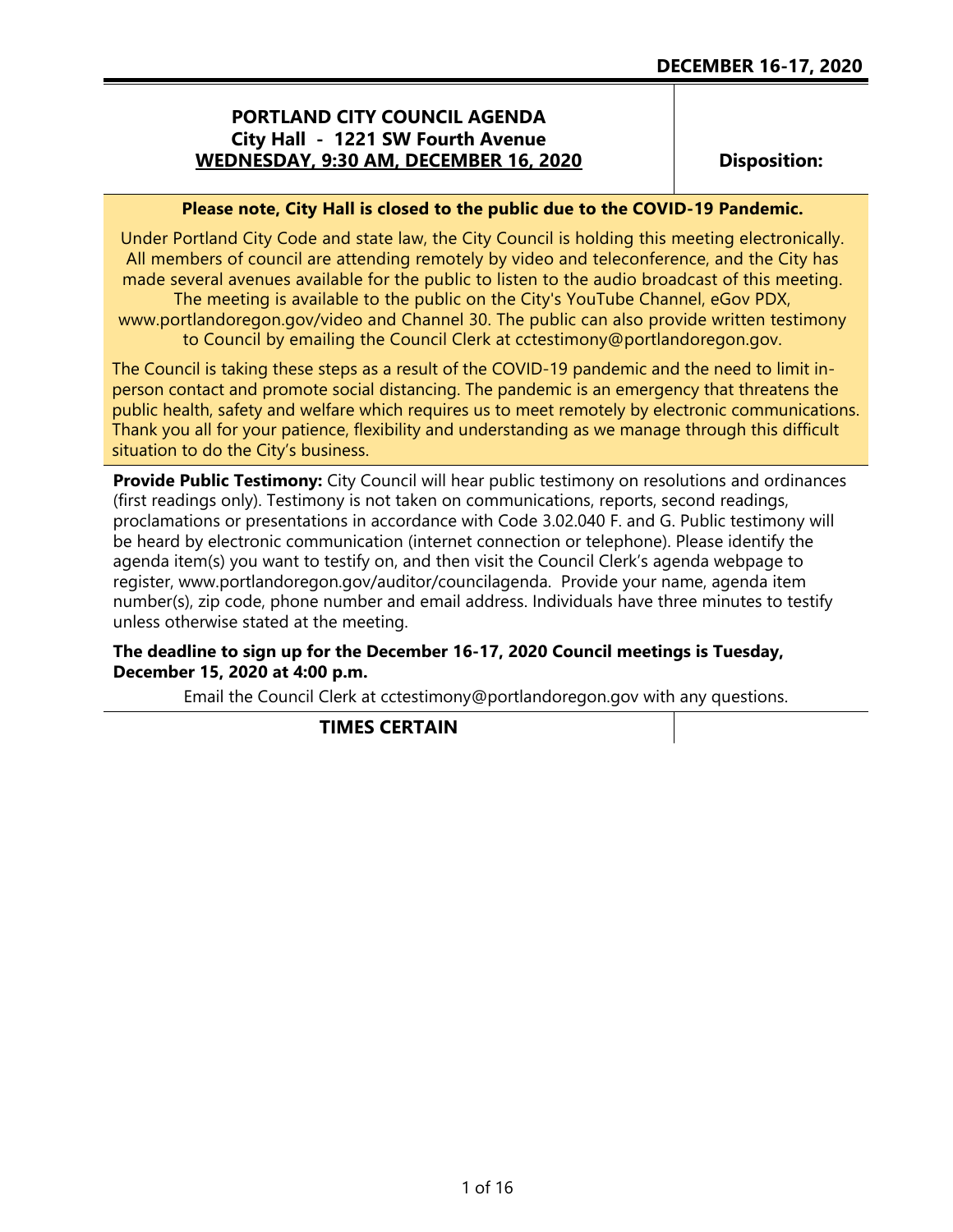|     |                                                                                                                                                                                                                                                                                                                                                                                                                                                                                                                                                                                                                                                                      | <b>DECEMBER 16-17, 2020</b>                                                                                                                                                                                                                                                                                                                                                                                                                                                                                                                                                                         |
|-----|----------------------------------------------------------------------------------------------------------------------------------------------------------------------------------------------------------------------------------------------------------------------------------------------------------------------------------------------------------------------------------------------------------------------------------------------------------------------------------------------------------------------------------------------------------------------------------------------------------------------------------------------------------------------|-----------------------------------------------------------------------------------------------------------------------------------------------------------------------------------------------------------------------------------------------------------------------------------------------------------------------------------------------------------------------------------------------------------------------------------------------------------------------------------------------------------------------------------------------------------------------------------------------------|
| 984 | <b>TIME CERTAIN: 9:45 AM - Approve small grants funding</b><br>recommendations made by Children's Levy Allocation<br>Committee for January 1, 2021 - December 31, 2023<br>(Ordinance introduced by Commissioner Ryan) 15 minutes<br>requested                                                                                                                                                                                                                                                                                                                                                                                                                        | There are no costs to<br>the City's General Fund<br>from this Ordinance.<br>Children's Levy<br>revenues are<br>generated by a special<br>property tax levy and<br>the proceeds of the<br>levy will fund the<br>proposed allocations.<br>The current levy runs<br>July 2019 through June<br>2024. The legislation<br>will result in 8 new<br>grant agreements with<br>8 non-profit<br>corporations totaling<br>\$1.0 million in<br>recommended funding<br>over three years to<br>organizations for<br>grants in after school,<br>mentoring, and hunger<br>relief services as listed<br>in Exhibit A. |
| 985 | TIME CERTAIN: 10:00 AM - Approve the Amended and Restated<br>Interstate Corridor Urban Renewal Plan 2021 to add projects<br>and increase the maximum indebtedness (Ordinance<br>introduced by Mayor Wheeler) 45 minutes requested                                                                                                                                                                                                                                                                                                                                                                                                                                    | See below.                                                                                                                                                                                                                                                                                                                                                                                                                                                                                                                                                                                          |
| 986 | <b>TIME CERTAIN: 10:45 AM - Adopt the River Plan / South Reach,</b><br>amend the Comprehensive Plan and Comprehensive Plan<br>Map, the Willamette Greenway Plan, Title 33, and the Zoning<br>Map; repeal the Macadam Corridor Design Guidelines; and<br>adopt the Willamette River Greenway Inventory and the<br>Central City Natural and Scenic inventories as supporting<br>documents (Second Reading Agenda 982; Ordinance<br>introduced by Commissioner Hardesty; amend Code Title 33,<br>amend the Portland Comprehensive Plan and zoning maps,<br>amend Ordinance Nos. 160237 and 163957, and repeal<br>Ordinance Nos. 157795 and 186858) 15 minutes requested | See below.                                                                                                                                                                                                                                                                                                                                                                                                                                                                                                                                                                                          |
|     | <b>CONSENT AGENDA – NO DISCUSSION</b>                                                                                                                                                                                                                                                                                                                                                                                                                                                                                                                                                                                                                                |                                                                                                                                                                                                                                                                                                                                                                                                                                                                                                                                                                                                     |
|     | <b>Mayor Ted Wheeler</b>                                                                                                                                                                                                                                                                                                                                                                                                                                                                                                                                                                                                                                             |                                                                                                                                                                                                                                                                                                                                                                                                                                                                                                                                                                                                     |
|     | <b>City Budget Office</b>                                                                                                                                                                                                                                                                                                                                                                                                                                                                                                                                                                                                                                            |                                                                                                                                                                                                                                                                                                                                                                                                                                                                                                                                                                                                     |
| 987 | Adopt the Budget Calendar for FY 2021-22 (Resolution)                                                                                                                                                                                                                                                                                                                                                                                                                                                                                                                                                                                                                | There is no financial<br>impact with this<br>resolution.                                                                                                                                                                                                                                                                                                                                                                                                                                                                                                                                            |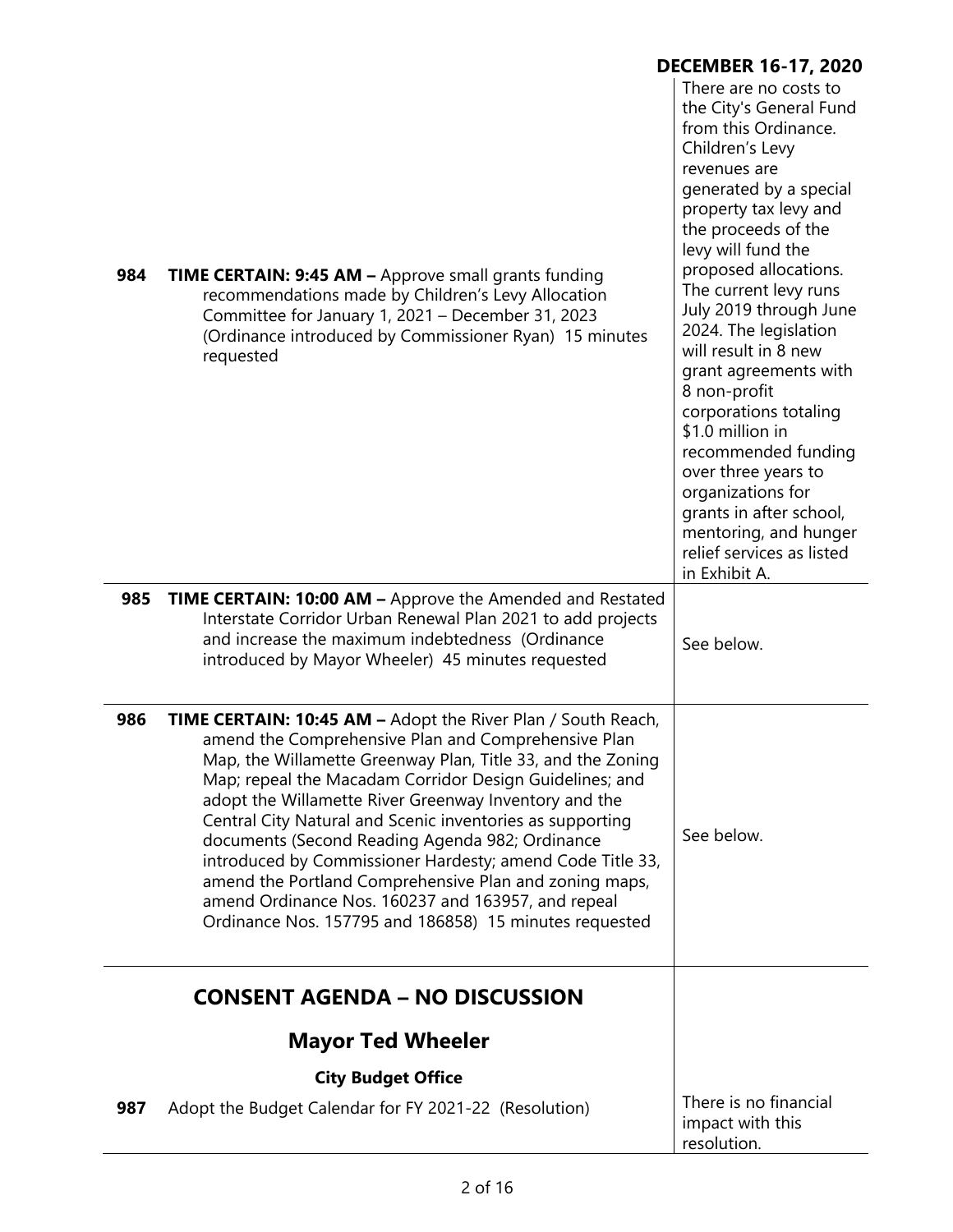|      | <b>Office of Management and Finance</b>                                                                                                                                                                                                                                                      |                                                                                                                                                                                                                                                                                                                                                                                                                                      |
|------|----------------------------------------------------------------------------------------------------------------------------------------------------------------------------------------------------------------------------------------------------------------------------------------------|--------------------------------------------------------------------------------------------------------------------------------------------------------------------------------------------------------------------------------------------------------------------------------------------------------------------------------------------------------------------------------------------------------------------------------------|
| 988  | Assess property for system development charge contracts, private<br>plumbing loan contracts and safety net loan deferral<br>contracts (Second Reading Agenda 957; Z0844, K0186,<br>T0203, W0072, Z1209, K0187, T0204, Z0845, W0073, P0165,<br>P0166)                                         | See below.                                                                                                                                                                                                                                                                                                                                                                                                                           |
| 989  | Update salary grade for Environmental Supervisor classification<br>(Second Reading Agenda 958)                                                                                                                                                                                               | There is no immediate<br>fiscal impact as<br>individual salaries will<br>not be changing. The<br>annual maximum rate<br>for the Environmental<br>Supervisor<br>classification is<br>currently \$131,248.<br>This ordinance will<br>raise the annual<br>maximum rate to<br>\$145,808, an increase<br>of \$14,560. There are<br>currently nine<br>incumbents in the<br>classification, for a<br>maximum cost increase<br>of \$131,040. |
|      | <b>Commissioner Chloe Eudaly</b>                                                                                                                                                                                                                                                             |                                                                                                                                                                                                                                                                                                                                                                                                                                      |
|      | <b>Bureau of Transportation</b>                                                                                                                                                                                                                                                              |                                                                                                                                                                                                                                                                                                                                                                                                                                      |
| 990  | Adopt updated bylaws for the City's Pedestrian, Bicycle, and<br>Freight Advisory Committees and the Fixing Our Streets<br>Oversight Committee (Resolution)                                                                                                                                   | No financial impacts.                                                                                                                                                                                                                                                                                                                                                                                                                |
| *991 | Authorize a contract with the lowest responsible bidder for the<br>O'Bryant Square SmartPark Repair Project (Ordinance)                                                                                                                                                                      | Total anticipated costs<br>for this project is<br>\$850,000. Costs for this<br>project are included in<br><b>PBOT's FY 20-21</b><br>Adopted Budget and<br>CIP.                                                                                                                                                                                                                                                                       |
| 992  | Amend Title 17 Public Improvements Code to align with changes<br>to commercial zone names, creation of the Campus<br>Institution zone, and application of new Transportation and<br>Parking Demand Management Plan requirements<br>(Ordinance; amend Code Sections 17.88.010 and 17.107.030) | The proposed updates<br>reflect the<br>changes to multi-<br>dwelling zone names<br>adopted in May 2018.<br>There are no<br>associated financial or<br>budgetary impacts as a<br>result of this code<br>change.                                                                                                                                                                                                                       |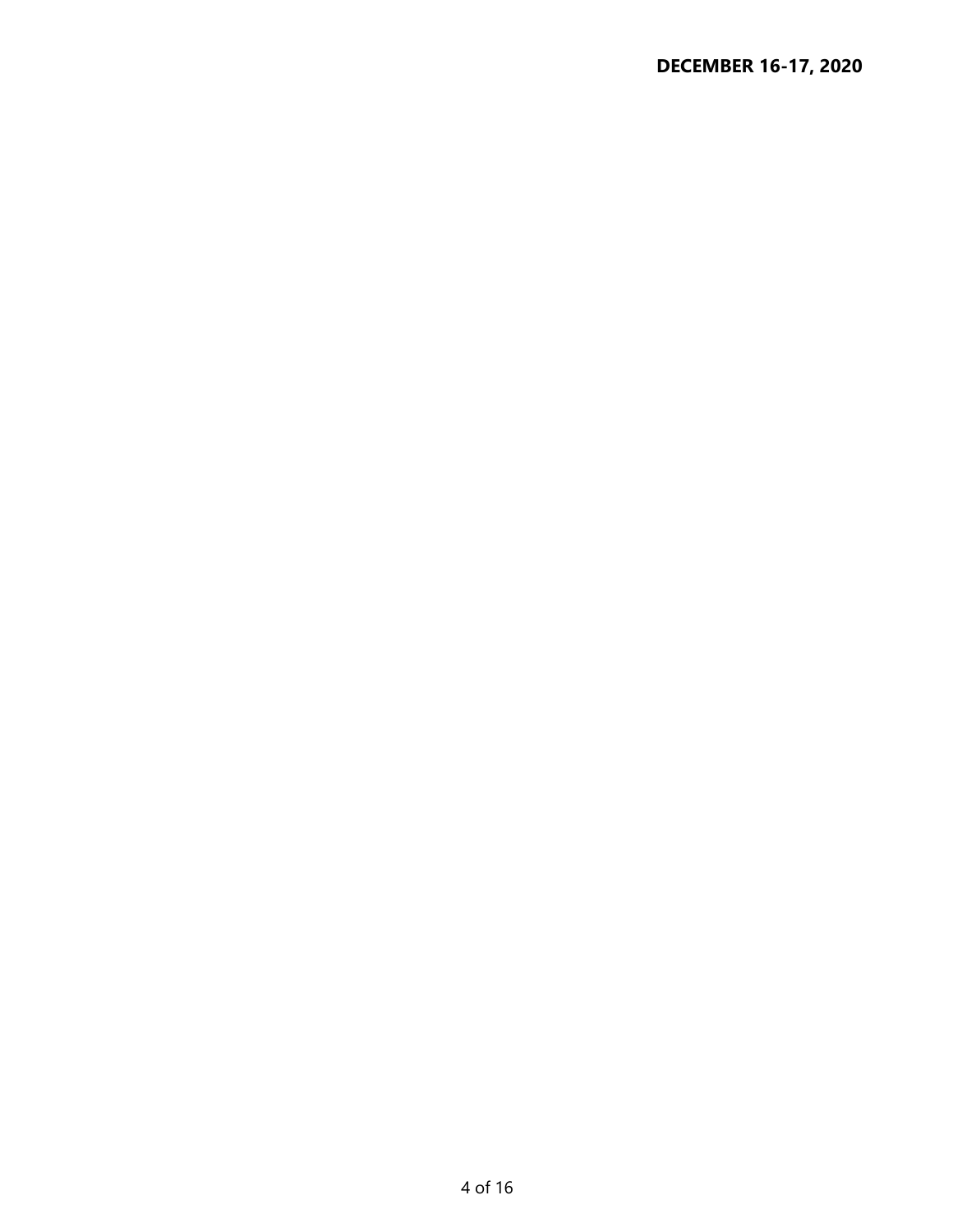|      | <b>Commissioner Jo Ann Hardesty</b>                                                                                                                                                                                                                                                                                    |                                                                                                                                                                                                                                                                                                                                                                                                                                                                                                                                                                                                                                                                                                                                                                 |
|------|------------------------------------------------------------------------------------------------------------------------------------------------------------------------------------------------------------------------------------------------------------------------------------------------------------------------|-----------------------------------------------------------------------------------------------------------------------------------------------------------------------------------------------------------------------------------------------------------------------------------------------------------------------------------------------------------------------------------------------------------------------------------------------------------------------------------------------------------------------------------------------------------------------------------------------------------------------------------------------------------------------------------------------------------------------------------------------------------------|
|      | <b>Portland Bureau of Emergency Management</b>                                                                                                                                                                                                                                                                         |                                                                                                                                                                                                                                                                                                                                                                                                                                                                                                                                                                                                                                                                                                                                                                 |
| *993 | Accept a grant from the Oregon Office of Emergency<br>Management Emergency Management Performance Grant<br>Program COVID-19 Supplemental, Grant No. 20-542, in the<br>amount of \$86,794 for emergency management activities<br>related to the ongoing Coronavirus Disease 2019 public<br>health emergency (Ordinance) | This action increases<br>the bureau's grant by<br>\$86,794 and will be<br>used for emergency<br>management activities<br>related to the ongoing<br>COVID-19 public<br>health emergency. The<br>grant requires a 50%<br>local match; currently<br>within the bureau's<br>General Fund Budget.                                                                                                                                                                                                                                                                                                                                                                                                                                                                    |
|      | <b>Portland Fire &amp; Rescue</b>                                                                                                                                                                                                                                                                                      |                                                                                                                                                                                                                                                                                                                                                                                                                                                                                                                                                                                                                                                                                                                                                                 |
| 994  | Provide an exception to Human Resources Administrative Rule 6.0<br>Vacation to allow for members of Portland Fire Fighters'<br>Association to carryover all vacation accruals earned by the<br>end of the first pay period in January 2021 to the end of the<br>first pay period in January 2022 (Ordinance)           | Assuming that<br>firefighters would<br>utilize their vacation<br>hours rather than lose<br>those hours at the end<br>of the fiscal year, this<br>action would not<br>increase overall costs<br>for Portland Fire &<br>Rescue, but may shift<br>some costs for the<br>current calendar year<br>to the next. Most<br>vacation leave results<br>in overtime to maintain<br>minimum daily staffing.<br>If employees delay<br>vacation due to the<br>carryover exception,<br>then some overtime<br>costs would shift to<br>2021. As the Portland<br><b>Firefighters Association</b><br>contract limits vacation<br>leave payouts at<br>retirement to a<br>maximum of three<br>years of leave, the<br>carryover exception will<br>not increase retirement<br>payouts. |
|      | <b>REGULAR AGENDA</b>                                                                                                                                                                                                                                                                                                  |                                                                                                                                                                                                                                                                                                                                                                                                                                                                                                                                                                                                                                                                                                                                                                 |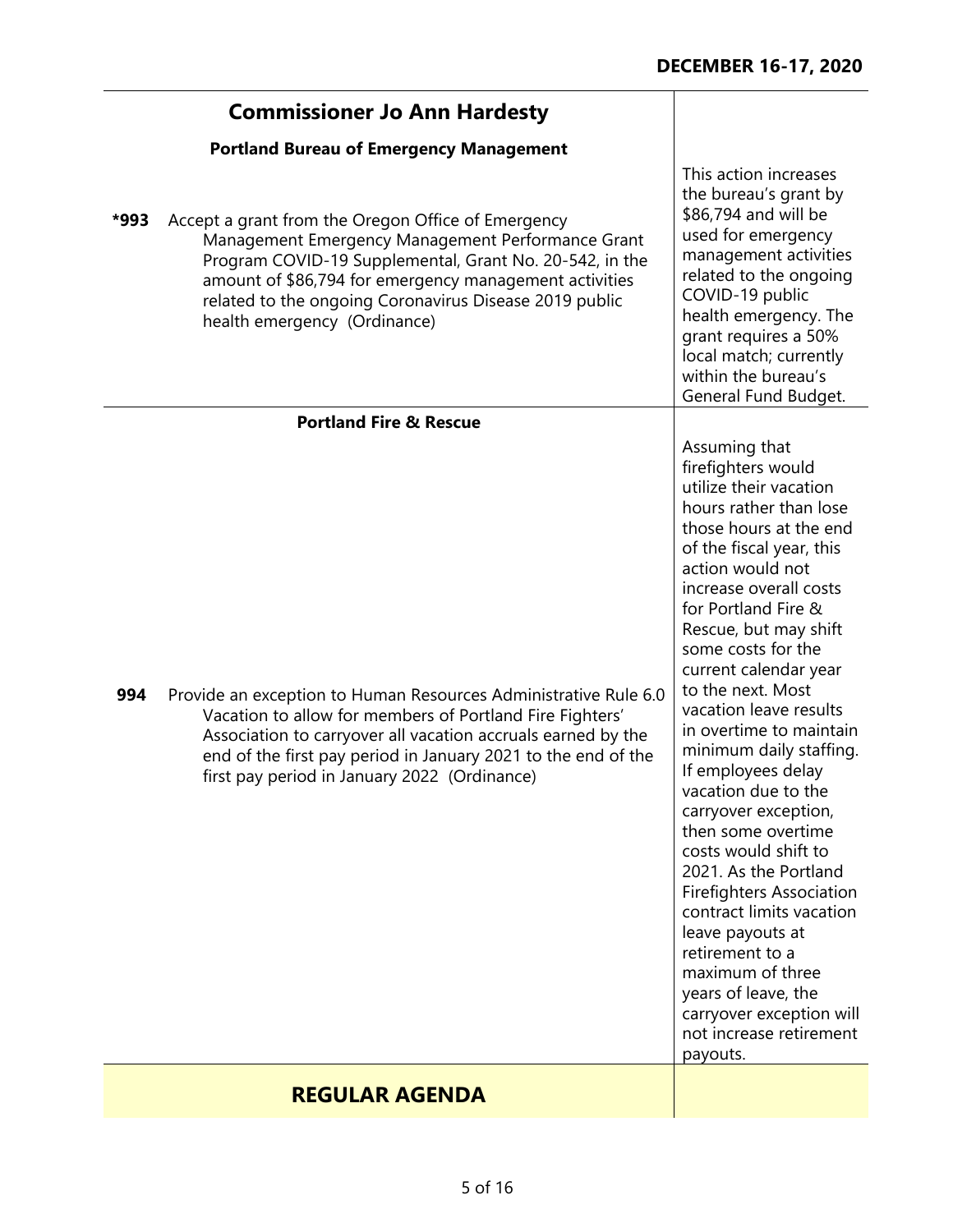|     | <b>Mayor Ted Wheeler</b>                                                                                                                                                                              |                                                                                                                                                                                                                                                                                                                                                                                                         |
|-----|-------------------------------------------------------------------------------------------------------------------------------------------------------------------------------------------------------|---------------------------------------------------------------------------------------------------------------------------------------------------------------------------------------------------------------------------------------------------------------------------------------------------------------------------------------------------------------------------------------------------------|
| 995 | Proclaim December 16, 2020 to be Karla Moore-Love Day<br>(Proclamation introduced by Mayor Wheeler) 10 minutes<br>requested                                                                           | No fiscal impact.                                                                                                                                                                                                                                                                                                                                                                                       |
| 996 | Proclaim December 31, 2020 to be Pink Martini Day<br>(Proclamation introduced by Mayor Wheeler and<br>Commissioner Eudaly) 10 minutes requested                                                       | No fiscal impact.                                                                                                                                                                                                                                                                                                                                                                                       |
| 997 | Proclaim September 21, 2021 to be Anne Hughes Day<br>(Proclamation introduced by Mayor Wheeler and<br>Commissioner Eudaly) 10 minutes requested                                                       | No fiscal impact.                                                                                                                                                                                                                                                                                                                                                                                       |
| 998 | Appoint Laura Benedict and Dean Lukowicz to the Electrical Code<br>Board of Appeal for terms to expire December 15, 2023<br>(Report) 15 minutes requested                                             | No fiscal impact.                                                                                                                                                                                                                                                                                                                                                                                       |
| 999 | Appoint Zeenab A. Fowlk to the Portland Committee on<br>Community-Engaged Policing for a term to expire December<br>16, 2022 (Report) 10 minutes requested                                            | No fiscal impact.                                                                                                                                                                                                                                                                                                                                                                                       |
|     | <b>1000</b> Appoint Robin Castro, Julia DeGraw, Theresa Huang and Tom<br>Liptan as voting members of the Portland Utility Board for<br>terms to expire June 30, 2023 (Report) 15 minutes<br>requested | No fiscal impact.                                                                                                                                                                                                                                                                                                                                                                                       |
|     | <b>Office of Management and Finance</b>                                                                                                                                                               |                                                                                                                                                                                                                                                                                                                                                                                                         |
|     | <b>1001</b> Authorize contract with Jacobs Engineering Group, Inc. for Design<br>Services for the Bull Run Pipeline Project for \$29 million<br>(Second Reading Agenda 963; Contract No. 30007505)    | This ordinance<br>authorizes a contract<br>with an external firm<br>for design services and<br>represents 14% of<br>current estimated<br>project costs (\$201.4M<br>low-confidence<br>estimate). The capital<br>costs for this project<br>are budgeted in the<br><b>Water Bureau's CIP and</b><br>all operating costs are<br>captured in the<br>bureau's rate forecast<br>and annual adopted<br>budget. |
|     | <b>Portland Housing Bureau</b>                                                                                                                                                                        |                                                                                                                                                                                                                                                                                                                                                                                                         |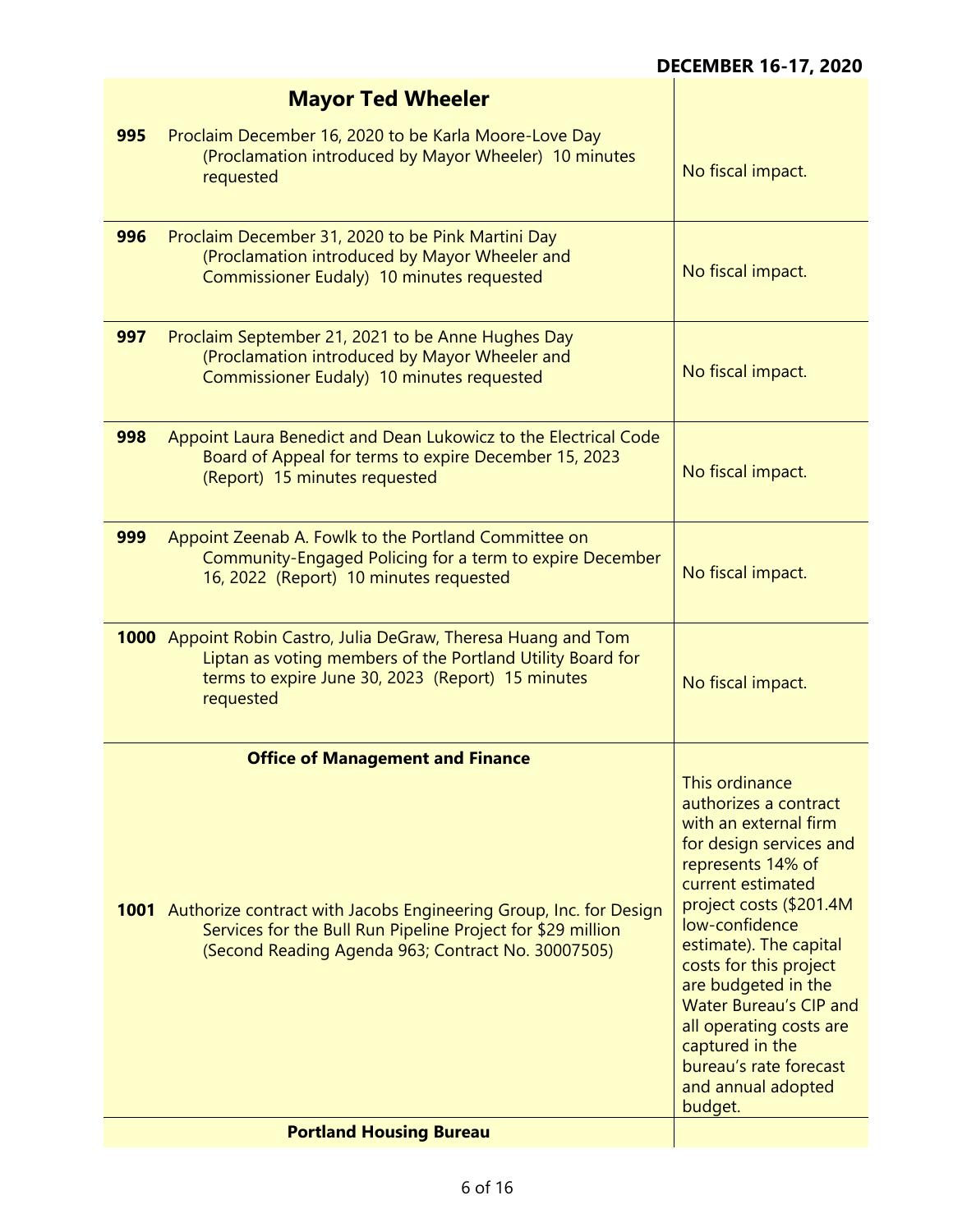#### **1002** Approve and terminate limited tax exemptions for properties under the Homebuyer Opportunity Limited Tax Exemption Program (Resolution)

**DECEMBER 16-17, 2020** This Resolution approves and terminates tax exemptions under the **Homebuyer** Opportunity Limited Tax Exemption Program, as listed in the attached Exhibit A, removing 3 exemptions as a result of ongoing compliance review of active exemptions and approves 50 new exemptions. The approved Homebuyer Opportunity Limited Tax Exemption applications will increase revenue for the City of Portland in the form of a one-time application fee totaling \$45,000. A total of \$1,750 is collected for each completed application, \$900 goes towards PHB administrative costs, and \$850 is paid to Multnomah County for administrative costs. In addition, this legislation will decrease revenue for the City of Portland in the form of foregone revenue from HOLTE units totaling \$40,950, but increase revenue for the City of Portland in the form of reclaimed tax revenue from HOLTE units totaling \$2,457.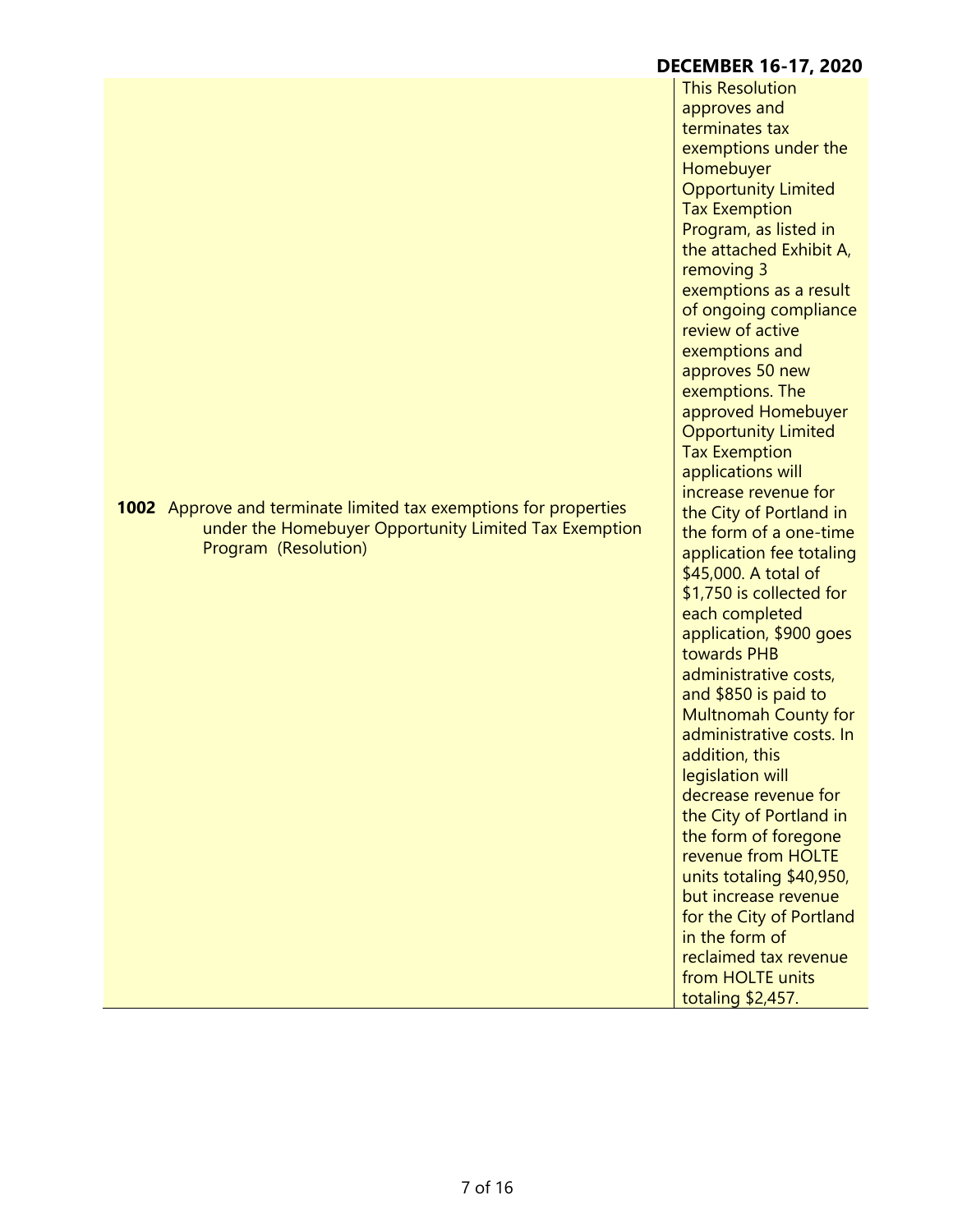|                                                                                                                                                                                                                                                                                      | <b>DECEMBER 16-17, 2020</b>                                                                                                                                                                                                                                                                                                                                                                                                                                                                                                 |  |
|--------------------------------------------------------------------------------------------------------------------------------------------------------------------------------------------------------------------------------------------------------------------------------------|-----------------------------------------------------------------------------------------------------------------------------------------------------------------------------------------------------------------------------------------------------------------------------------------------------------------------------------------------------------------------------------------------------------------------------------------------------------------------------------------------------------------------------|--|
| <b>1003</b> Establish 2021 sale price cap for the Homebuyer Opportunity<br>Limited Tax Exemption Program (Resolution)                                                                                                                                                                | <b>This Resolution</b><br>establishes the annual<br><b>HOLTE</b> sale price cap<br>of \$412,000 for the<br>2021 calendar year,<br>which goes into effect<br>January 1, 2021.<br>Although the HOLTE<br>program itself reduces<br>future revenue to the<br>City in the form of<br>forgone property taxes,<br>this resolution does<br>not impact the amount<br>of foregone revenue;<br>this resolution merely<br>limits the sale price for<br>units eligible to receive<br>the property tax<br>exemption under the<br>program. |  |
| <b>Portland Police Bureau</b>                                                                                                                                                                                                                                                        |                                                                                                                                                                                                                                                                                                                                                                                                                                                                                                                             |  |
| 1004 Accept the 2019 Annual Report of the Portland Police Bureau<br>(Report) 25 minutes requested                                                                                                                                                                                    | No fiscal impact to<br>accepting the 2019<br>annual report.                                                                                                                                                                                                                                                                                                                                                                                                                                                                 |  |
| <b>Commissioner Amanda Fritz</b>                                                                                                                                                                                                                                                     |                                                                                                                                                                                                                                                                                                                                                                                                                                                                                                                             |  |
| 1005<br>Establish a language pay differential for multilingual City<br>employees and authorize the Bureau of Human Resources<br>and the Office of Equity and Human Rights to establish<br>processes and procedures necessary for implementation<br>(Resolution) 25 minutes requested | The fiscal impact to<br>implement this policy<br>could vary widely. See<br>below for more detail.                                                                                                                                                                                                                                                                                                                                                                                                                           |  |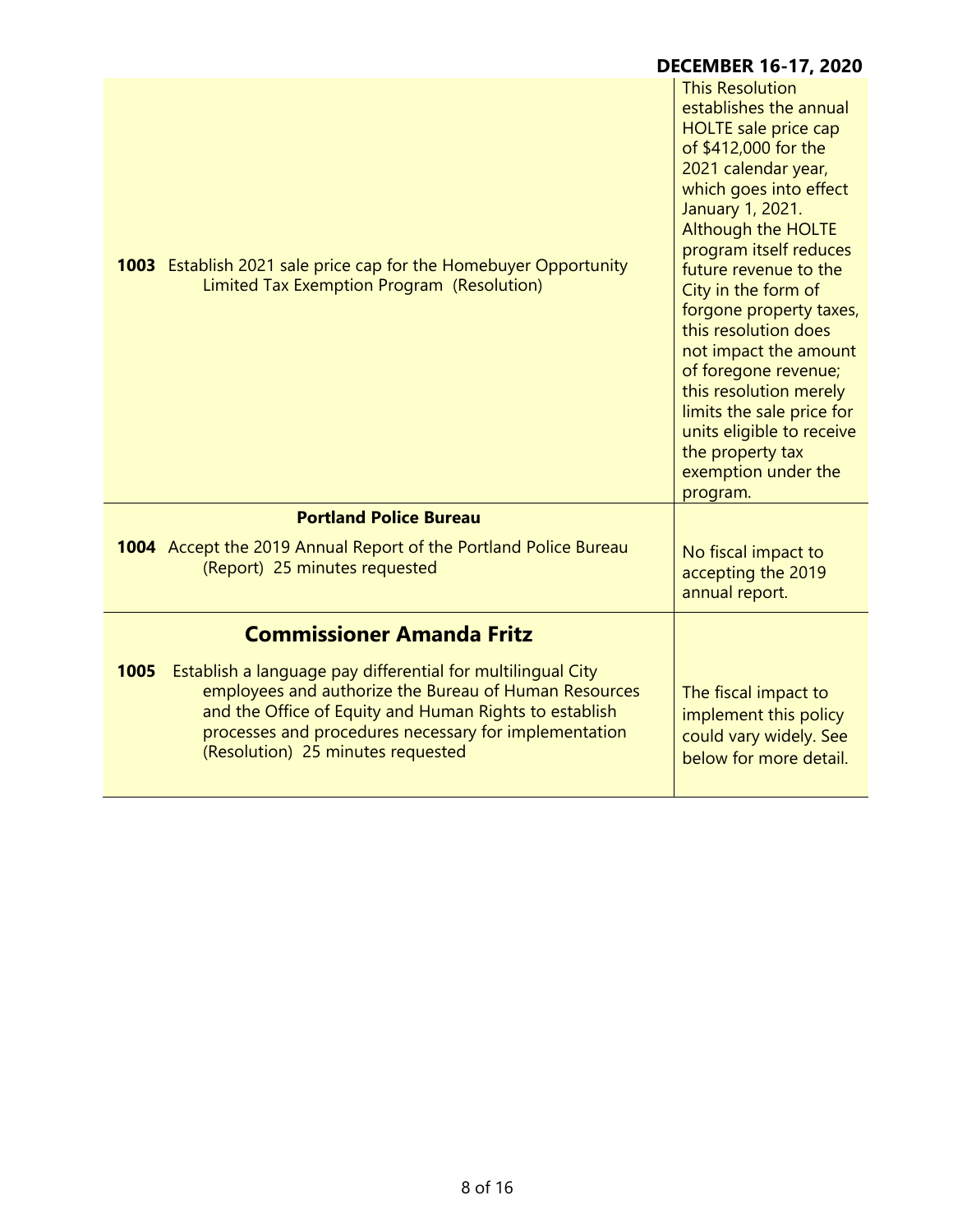| <b>1006</b> Amend the Open and Accountable Elections Program to eliminate<br>the election matching periods and maintain the program's<br>oversight with the Commissioner of Public Utilities through<br>2022 (Second Reading Agenda 967; amend Code Chapter<br>2.16) | This ordinance<br>simplifies compliance<br>with Open and<br><b>Accountable Elections</b><br>program requirements<br>by aligning all<br>requirements with the<br>timeline of election<br>periods. One result of<br>this adjustment is that<br>certified candidates<br>may submit<br>contributions for<br>matching funds up to<br>10 days before an<br>election whereas the<br>previous cutoff was 21<br>days prior. This may<br>somewhat affect the<br>volume of matching<br>requests submitted to<br>the program, but the<br>program does not<br>anticipate significant<br>fiscal impacts to the<br>City from this change. |  |
|----------------------------------------------------------------------------------------------------------------------------------------------------------------------------------------------------------------------------------------------------------------------|----------------------------------------------------------------------------------------------------------------------------------------------------------------------------------------------------------------------------------------------------------------------------------------------------------------------------------------------------------------------------------------------------------------------------------------------------------------------------------------------------------------------------------------------------------------------------------------------------------------------------|--|
| <b>Bureau of Environmental Services</b>                                                                                                                                                                                                                              |                                                                                                                                                                                                                                                                                                                                                                                                                                                                                                                                                                                                                            |  |
| <b>1007</b> Authorize a competitive solicitation and Price Agreements for<br><b>Furnishing Sewer Improvements for Nonconforming Sewer</b><br>Conversions, Project No. E08748, for a total amount of \$15<br>million (Ordinance) 10 minutes requested                 | See below.                                                                                                                                                                                                                                                                                                                                                                                                                                                                                                                                                                                                                 |  |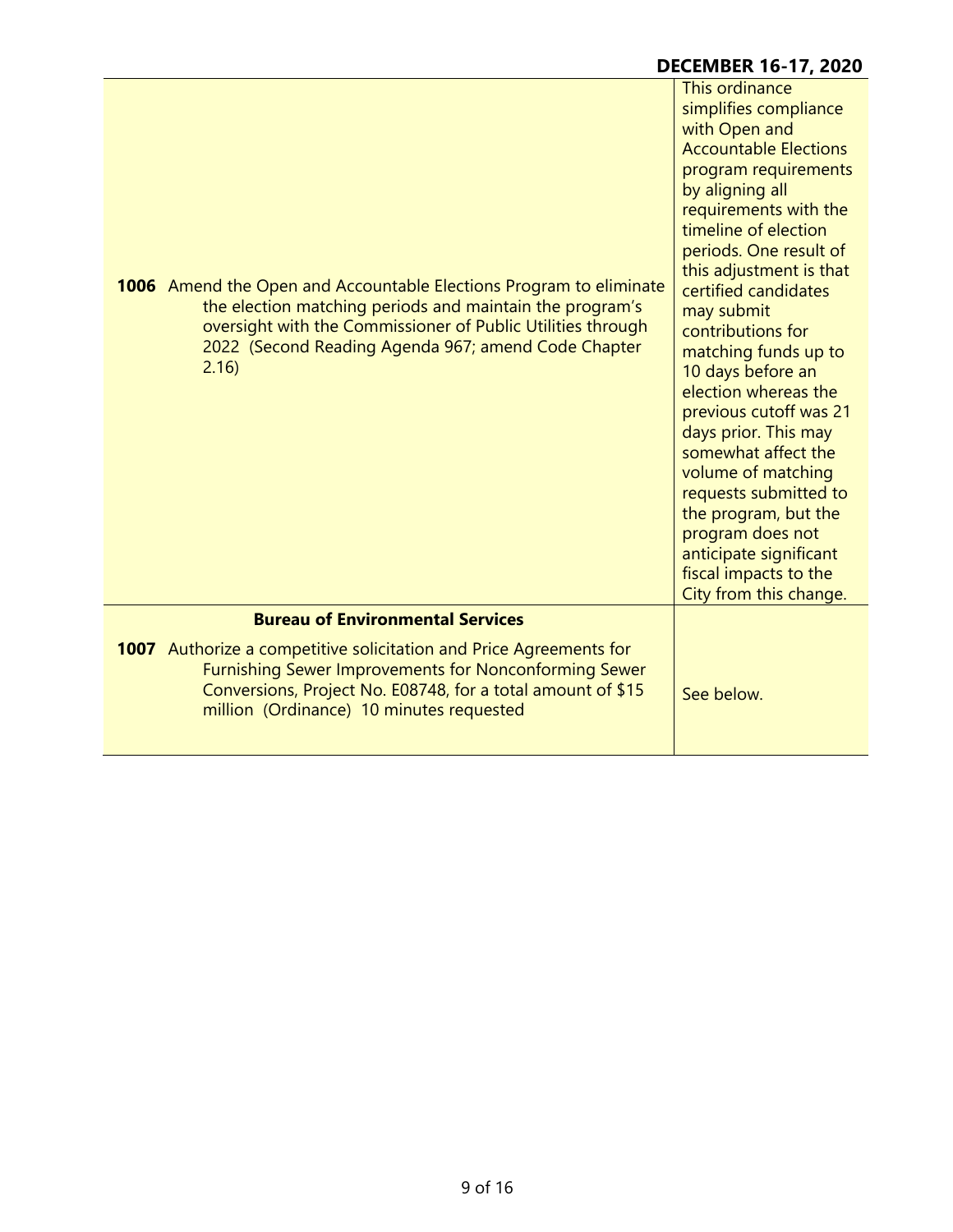| <b>1008</b> Approve findings to authorize an exemption to the competitive<br>bidding requirements and authorize the use of the<br>alternative contracting method of Construction<br>Manager/General Contractor for the NW 9th Avenue/NW<br>Hoyt Street System Improvements Project No. E11252<br>(Second Reading Agenda 968)               | Project construction is<br>estimated to cost<br>approximately \$5.4<br>million. The estimated<br>total project cost is<br>anticipated to be<br>approximately \$8.2<br>million, including<br>construction, design<br>services, project<br>management/staff<br>costs, construction<br>management and<br>other direct costs and<br>contingences. The<br>proposed budget is a<br>project estimate based<br>on similar projects.<br>Design work in the<br>early stages and the<br>level of confidence is<br>"Moderate." Costs for<br>the project are<br>provided by BES and<br><b>Water Bureaus' Capital</b><br>Improvement<br>Programs, funded by<br>ratepayers. |
|--------------------------------------------------------------------------------------------------------------------------------------------------------------------------------------------------------------------------------------------------------------------------------------------------------------------------------------------|--------------------------------------------------------------------------------------------------------------------------------------------------------------------------------------------------------------------------------------------------------------------------------------------------------------------------------------------------------------------------------------------------------------------------------------------------------------------------------------------------------------------------------------------------------------------------------------------------------------------------------------------------------------|
| <b>Water Bureau</b>                                                                                                                                                                                                                                                                                                                        |                                                                                                                                                                                                                                                                                                                                                                                                                                                                                                                                                                                                                                                              |
| <b>1009</b> Approve findings to authorize an exemption to the competitive<br>bidding requirements and authorize the use of the<br>alternative contracting method of Construction<br>Manager/General Contractor in connection with the Bull Run<br>Pipeline Project for an estimated amount of \$162,900,000<br>(Second Reading Agenda 976) | This ordinance waives<br>the competitive<br>bidding parameters<br>typically required for<br>procurements of this<br>nature in favor of<br><b>CM/GC contracting</b><br>method to allow for<br>better cost control and<br>cost certainty related<br>to a project of this<br>magnitude. This<br>project exists in the<br><b>Water Bureau's CIP and</b><br>thus all projected<br>capital and costs are<br>baked into the<br>Bureau's debt issuance<br>and rate forecast<br>documents and<br>therefore generate no<br>unbudgeted fiscal<br>impacts.                                                                                                               |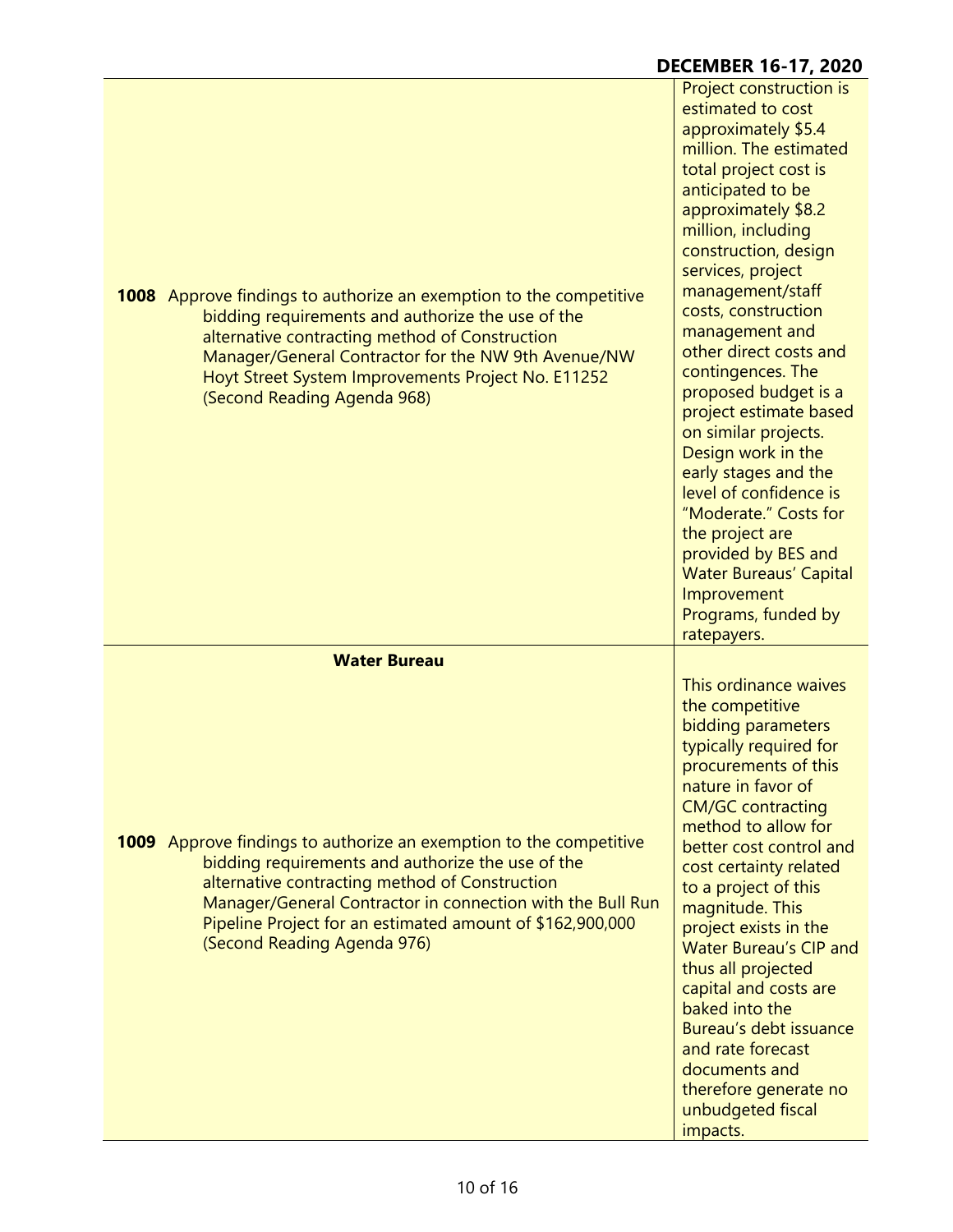| WEDNESDAY, 2:00 PM, DECEMBER 16, 2020                                                                                                                                                                                                                                                                 |                                                                                                                                                                                                                                                                                                                                                                                                                                                                                                                                                                                                                                          |
|-------------------------------------------------------------------------------------------------------------------------------------------------------------------------------------------------------------------------------------------------------------------------------------------------------|------------------------------------------------------------------------------------------------------------------------------------------------------------------------------------------------------------------------------------------------------------------------------------------------------------------------------------------------------------------------------------------------------------------------------------------------------------------------------------------------------------------------------------------------------------------------------------------------------------------------------------------|
| 1010 TIME CERTAIN: 2:00 PM - Adopt an internal cost of carbon<br>policy to ensure major City decisions formally consider the<br>social and environmental costs of carbon emissions in<br>evaluation processes (Resolution introduced by Mayor<br>Wheeler and Commissioner Hardesty) 2 hours requested | See below.                                                                                                                                                                                                                                                                                                                                                                                                                                                                                                                                                                                                                               |
| <b>1011 TIME CERTAIN: 4:00 PM - Establish selection criteria for a</b><br>Commission to craft the new police oversight system<br>authorized by voters at the November 3, 2020 general<br>election (Resolution introduced by Commissioner Hardesty)<br>1 hour requested                                | There is no direct fiscal<br>impact to this<br>ordinance, which<br>establishes criteria for<br>selection of a<br>Commission for a new<br>police oversight<br>system. Filing<br>documents for the<br>passage of these<br>changes set a budget<br>for the police oversight<br>commission at no less<br>than 5% of the Police<br>Bureau's annual<br>operating budget. At<br>current, this is<br>approximately \$11<br>million. No specific<br>funding plan exists yet<br>to meet this<br>requirement, though<br>reallocation of<br>resources for existing<br>police oversight<br>functions will likely be<br>a part of the funding<br>plan. |

# **THURSDAY, 2:00 PM, DECEMBER 17, 2020**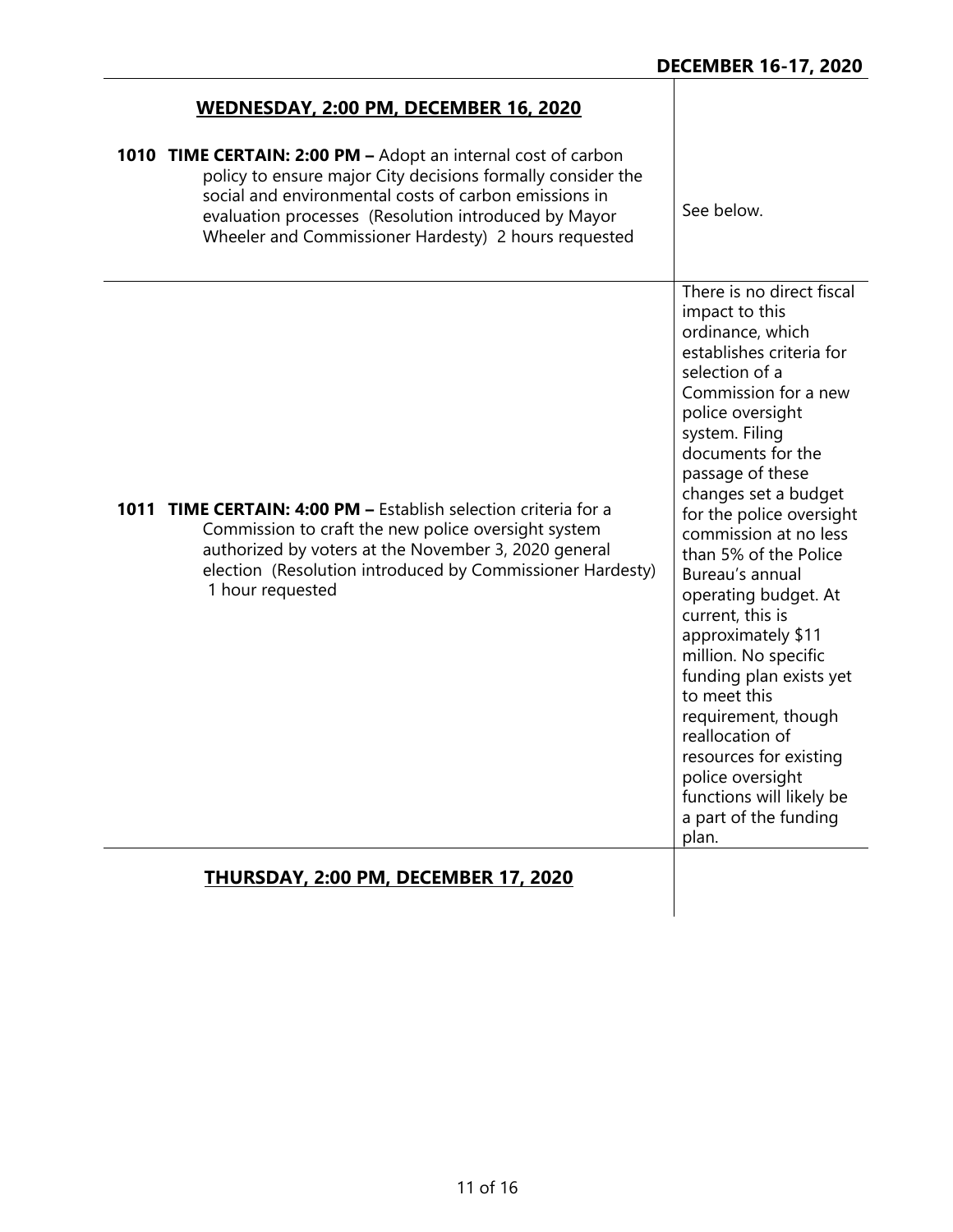#### **1012 TIME CERTAIN: 2:00 PM –** Adopt actions identified through the Regional Collaborative Land Acknowledgement Project that promote consistent awareness and inclusion of Native people in all City business and more equitable outcomes for Native people (Resolution introduced by Commissioner Fritz) 30 minutes requested

This resolution adopts several Citywide actions that will incur some level of costs for bureaus. Changes to annual work planning processes and an additional annual reporting requirement will require a commitment of staff time across all bureaus. Several other items in the Resolution, such as the directive for the Parks bureau to explore park fee waivers and for BHR to explore creation of an employment preference, while they will not have immediate fiscal impacts, may have additional costs in the future. Additionally, the bureau did not provide an estimate of the cost of adding a paid holiday for all City employees and many of the Resolution's action items involve consultation or partnership with the Tribal Relations Program, which may prompt additional consideration of the right level of capacity and resource for that program.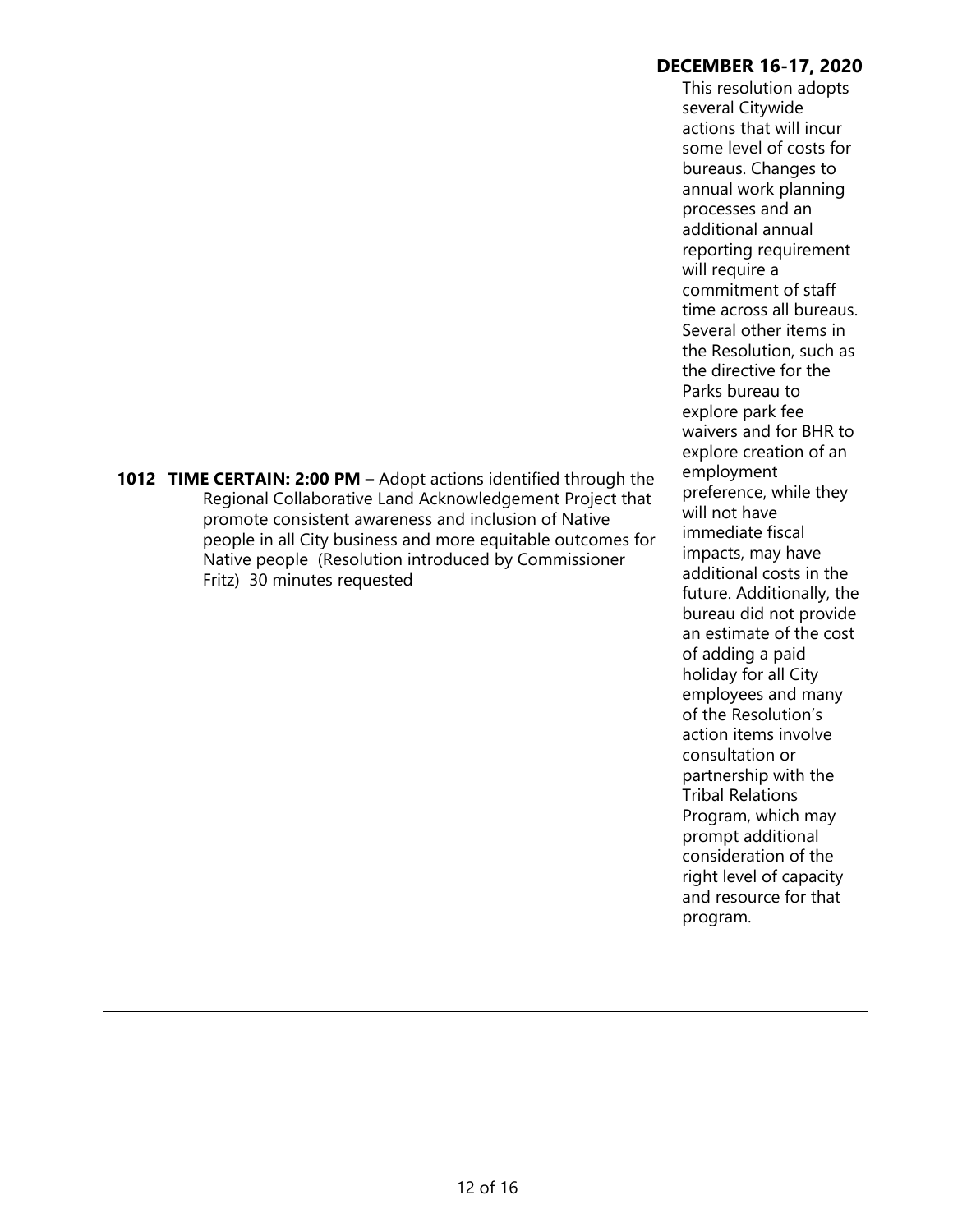| <b>1013 TIME CERTAIN: 2:30 PM - Authorize the Chief Human Resources</b><br>Officer to enter an initial three-year period to provide benefit<br>eligible employees access to fertility and family planning<br>benefits for an amount not to exceed \$350,000 over the life<br>of the initial contract (Ordinance introduced by Mayor<br>Wheeler and Commissioner Fritz) 15 minutes requested | The contract would<br>begin on or before July<br>1, 2021 for a three-year<br>period, with<br>an option to renew,<br>but not to exceed a<br>cost to the City of<br>\$350,000 within the<br>initial<br>contract period.<br>According to the<br>bureau, the Health<br>Insurance Operating<br>Fund sufficient<br>appropriation in<br>support of the benefit. |
|---------------------------------------------------------------------------------------------------------------------------------------------------------------------------------------------------------------------------------------------------------------------------------------------------------------------------------------------------------------------------------------------|----------------------------------------------------------------------------------------------------------------------------------------------------------------------------------------------------------------------------------------------------------------------------------------------------------------------------------------------------------|
| <b>1014 TIME CERTAIN: 2:45 PM - Accept the Year Five Bond Oversight</b><br>Committee Report on the \$68 million 2014 Parks General<br>Obligation Bond (Report introduced by Commissioner Fritz)<br>15 minutes requested                                                                                                                                                                     | No fiscal impact-<br>adopting a report.                                                                                                                                                                                                                                                                                                                  |
| 1015 TIME CERTAIN: 3:00 PM - Recognize City progress toward core<br>values over the past decade (Resolution introduced by<br>Commissioner Fritz) 1 hour requested                                                                                                                                                                                                                           | No fiscal impact.                                                                                                                                                                                                                                                                                                                                        |

**985** Approve the Amended and Restated Interstate Corridor Urban Renewal Plan 2021 to add projects and increase the maximum indebtedness

#### CBO Analysis

The maximum indebtedness is increased by twenty percent (20%) in this Amended and Restated Plan 2021, and the estimated time frame for division of tax revenues is increased by two years to Fiscal Year End 2024. The potential amount for maximum indebtedness increase is currently estimated at \$67.0 million, of which approximately \$45.0 million would be reserved for PHB investments, and the remaining will be under the management of Prosper Portland to be invested in N/NE Action Plan priorities, including the Williams and Russell project.

If the proposed amendment to the Interstate Plan is approved, the impacts to the City would take effect in FY 2022-23. The proposed amendment would extend the date that the City will begin receiving incremental assessed value to FY 2024-25, instead of in FY 2022-23 without the amendment. The value of those taxes and impact to the City over two years is expected to be \$16,184,221 (\$9,421,865 in FY 2022-23 and \$6,762,356 in FY 2023-24), and to FPDR, it would be \$11,165,169 (\$5,455,089 in FY 2022-23 and \$5,710,080 in FY 2023-24).

**986** Adopt the River Plan / South Reach, amend the Comprehensive Plan and Comprehensive Plan Map, the Willamette Greenway Plan, Title 33, and the Zoning Map; repeal the Macadam Corridor Design Guidelines; and adopt the Willamette River Greenway Inventory and the Central City Natural and Scenic inventories as supporting documents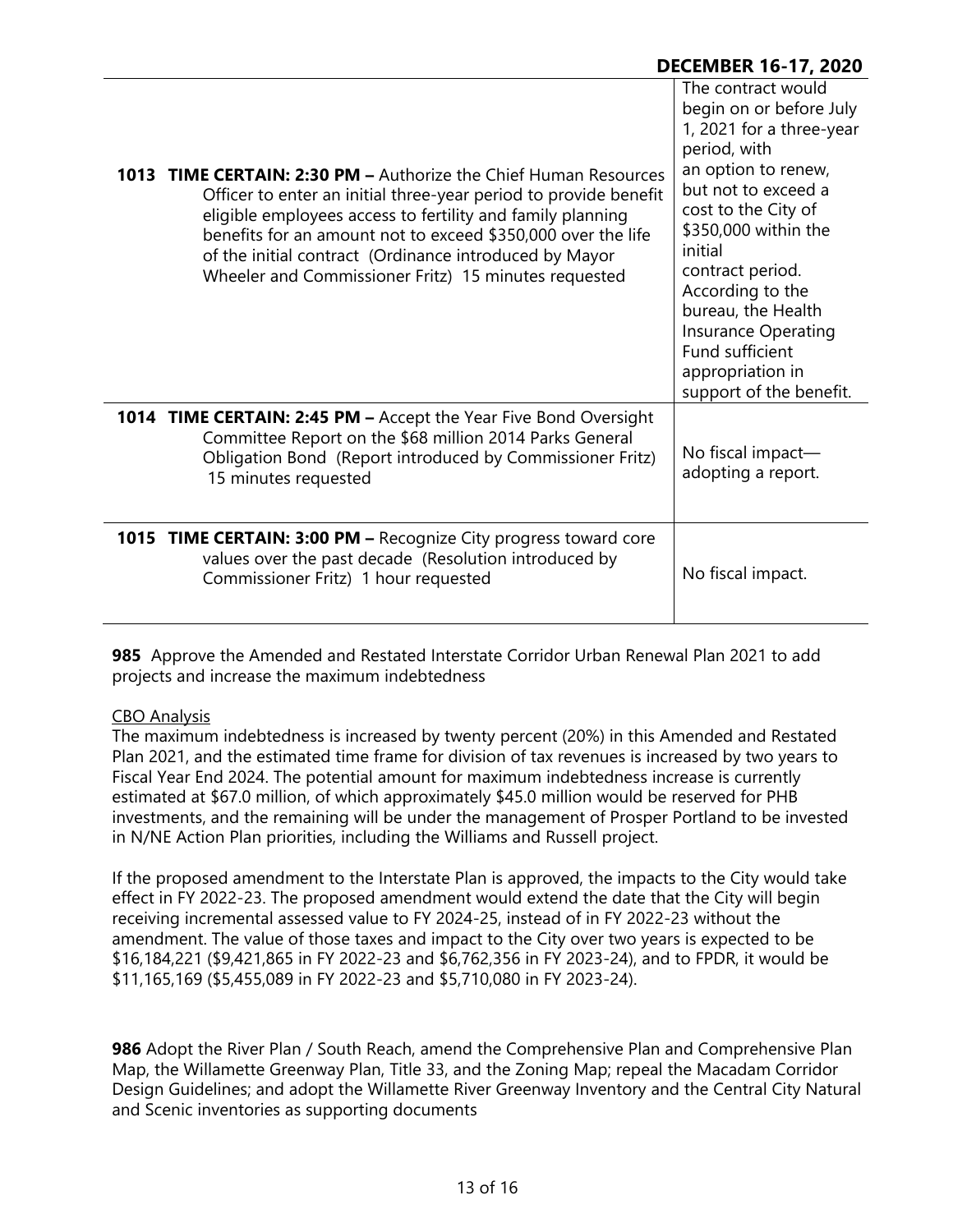# **CBO Analysis**

This Ordinance adopts the River Plan / South Reach, which is an update to the Willamette Greenway Plan for the South Reach area of the Willamette River. The plan establishes a renewed 20-year vision for the area, updates existing policies and regulations, identifies implementation actions and prioritizes future investments to achieve the plan's vision.

## Direct Fiscal Impacts

Adoption of this plan does not have any direct fiscal impact and the bureau states that it is not expected to result in any long-term financial impacts for the City. However, future implementation of the actions and recommendations identified in the plan could result in significant costs to the City; the amount of this impact and funding sources is currently unknown.

### Impacts on the Bureau of Development Services

Because this ordinance changes aspects of the Zoning Code, it impacts BDS in terms of staff time spent reviewing applications and working with applicants. BDS will be impacted by increased staff time related to some provisions and reduced staff time for other provisions because the number of land use reviews is expected to be reduced. The reduced staff time associated with a reduction in land use reviews is already accounted for in fees associated with those processes. A new BDS fee will be needed to compensate for the costs associated with implementing some Title 33 code changes. BDS created this new fee through a separate ordinance for the Land Use Services Fee Schedule that was adopted Council this Fall.

**988** Assess property for system development charge contracts, private plumbing loan contracts and safety net loan deferral contracts

# **CBO Analysis**

Current lien revenues generated by this ordinance:

- Transportation Operating Fund: \$135,104
- Parks Capital Improvement Fund: \$142,970
- SDC Sewer System Operating Fund: \$149,573
- Water Construction Fund: \$31,769

Future lien revenues generated by this ordinance:

- Transportation Operating Fund: \$194,839
- Sewer System Operating Fund: \$104,776
- SDC Sewer System Operating Fund: \$231,648
- Parks Capital Improvement Fund: \$354,302
- Water Construction Fund: \$13,757

**1005** Establish a language pay differential for multilingual City employees and authorize the Bureau of Human Resources and the Office of Equity and Human Rights to establish processes and procedures necessary for implementation

#### CBO Analysis

The proposed policy would provide a \$1.00 per hour base salary language pay differential for employees who qualify. The City of Portland does not currently collect data on employees' language abilities, so there is no definite way to calculate the number of employees who would be eligible for this benefit. Previous estimates using a 3% participation rate on the low end to 25% on the top end (representing bureaus with a higher concentration of outwardly facing work and direct community service) could result in costs of \$450,390 to \$3.8 million annually. These estimates were developed assuming eligibility across all City position types and classifications; since then, the proposed policy has been adjusted to limit automatic eligibility to certain public-facing job classifications, with processes in place for exceptions as needed. This adjustment likely means that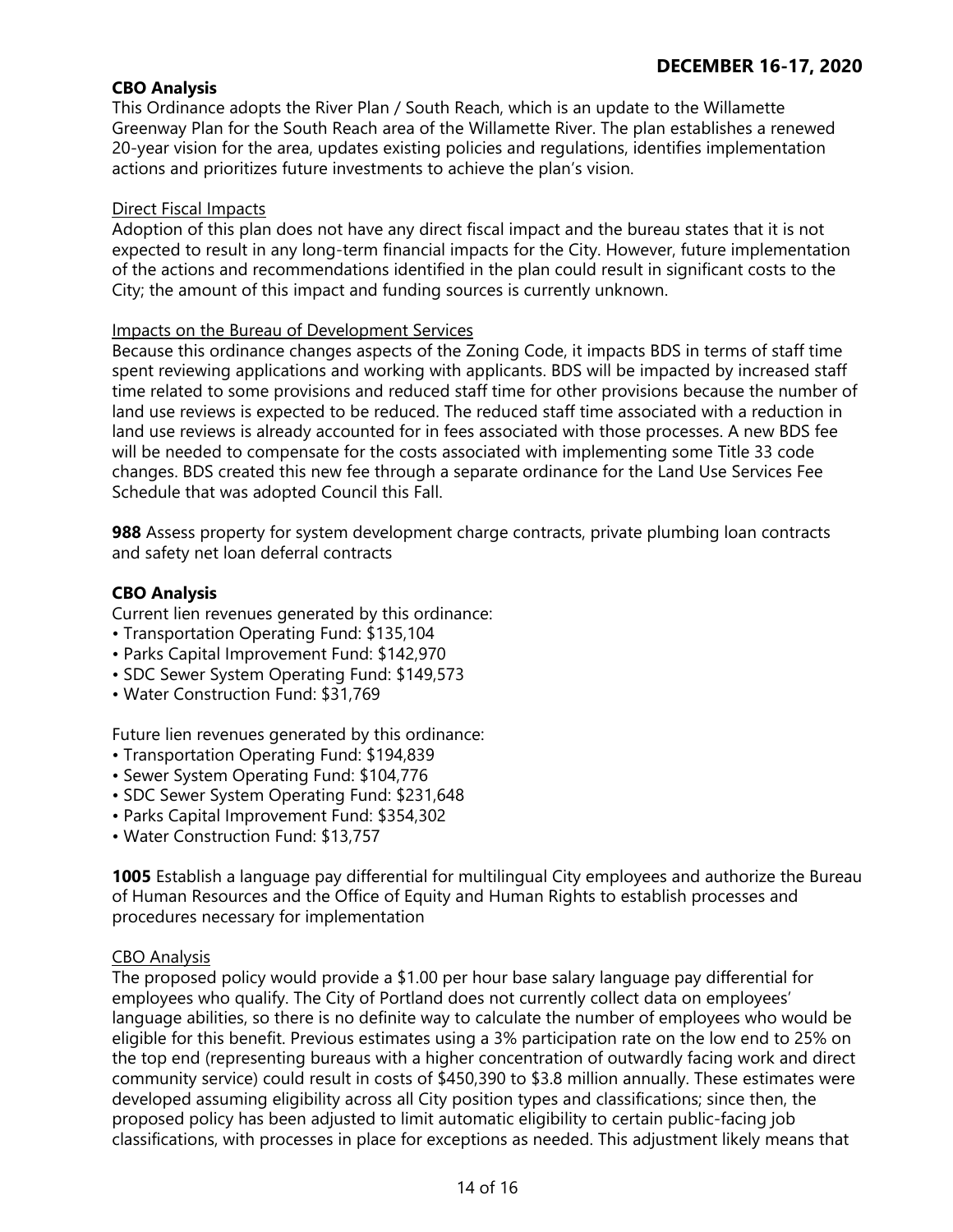the Citywide cost would not range to the very upper end of the previous estimates, but the scope of job classifications that will be automatically eligible is still to be determined. This benefit would also require bargaining with represented labor groups, which could increase or decrease the pay differential.

The program is proposed to be implemented on a pilot basis in the FY 2021-22 fiscal year; bureaus would be responsible for tracking and paying the pilot costs, including the fees associated with testing (approximately \$60-\$150 per test). Bureaus would be allowed to request funding to help pay for program costs on a one-time basis in the FY 2021-22 Spring Budget Monitoring Process, if resources are available.

**1007** Authorize a competitive solicitation and Price Agreements for Furnishing Sewer Improvements for Nonconforming Sewer Conversions, Project No. E08748, for a total amount of \$15 million

#### CBO Analysis

The level of confidence in this contract estimate is high due to the nature of the price agreement contract. The price agreement will be utilized as project funds are available. Project funds are included in BES's FY 2020-24 forecast for its Sewer System Operating Fund. After the project is completed, the assets will be maintained by BES Wastewater Group using their operation and maintenance budget.

Property owners receiving a new conforming sewer connection route of service through this work are required to pay the applicable sewer conversion charge to BES prior to making the new connection. These conversion rates are subsidized by BES, and full cost recovery is not achieved, which is in accordance with the Council direction and adoption of the nonconforming sewer program that began in 2008.

**1010TIME CERTAIN: 2:00 PM –** Adopt an internal cost of carbon policy to ensure major City decisions formally consider the social and environmental costs of carbon emissions in evaluation processes

This Resolution adopts a carbon shadow price for the City, which means that "City staff responsible for conducting options analyses for projects and plans within the Current Scope will apply an internal cost of carbon in the form of a carbon shadow price." The carbon shadow price represents the value (expressed as a project cost or credit) of applicable sources of carbon emissions associated with each option. This policy applies to all City infrastructure bureaus that manage City-funded projects and planning initiatives, including the Office of Management and Finance, Division of Asset Management, Portland Parks and Recreation, Portland Fire and Rescue, Portland Bureau of Transportation, Portland Water Bureau, and Portland Bureau of Environmental Services. The internal cost of carbon is a non-cash cost that serves as an evaluation tool meant to inform the business case for City investments; however, CBO notes that shadow pricing will likely require additional resources to build frameworks and business processes to apply the policy for bureaus not set up for this level of analysis. In addition, there may be indirect financial impacts associated with the implementation of this policy in such cases where a bureau decides to proceed with a lower carbon, but higher cost, project option. BPS staff time will also be required to develop resources and tools to aid in the calculation methodology and to conduct staff training to implement the policy. An estimate on required staff time or costs was not provided to CBO.

The internal cost of carbon policy is intended as the first phase of the City's climate test policy, and BPS will continue to work with stakeholders to refine and expand a climate test that applies to other areas where the City has authority. CBO notes that the concept of shadow pricing the cost of carbon aligns with the new capital set aside methodology that was implemented in FY 2020-21. The methodology is based on a Business Case Evaluation (BCE) framework using a triple bottom line approach that considers the financial,